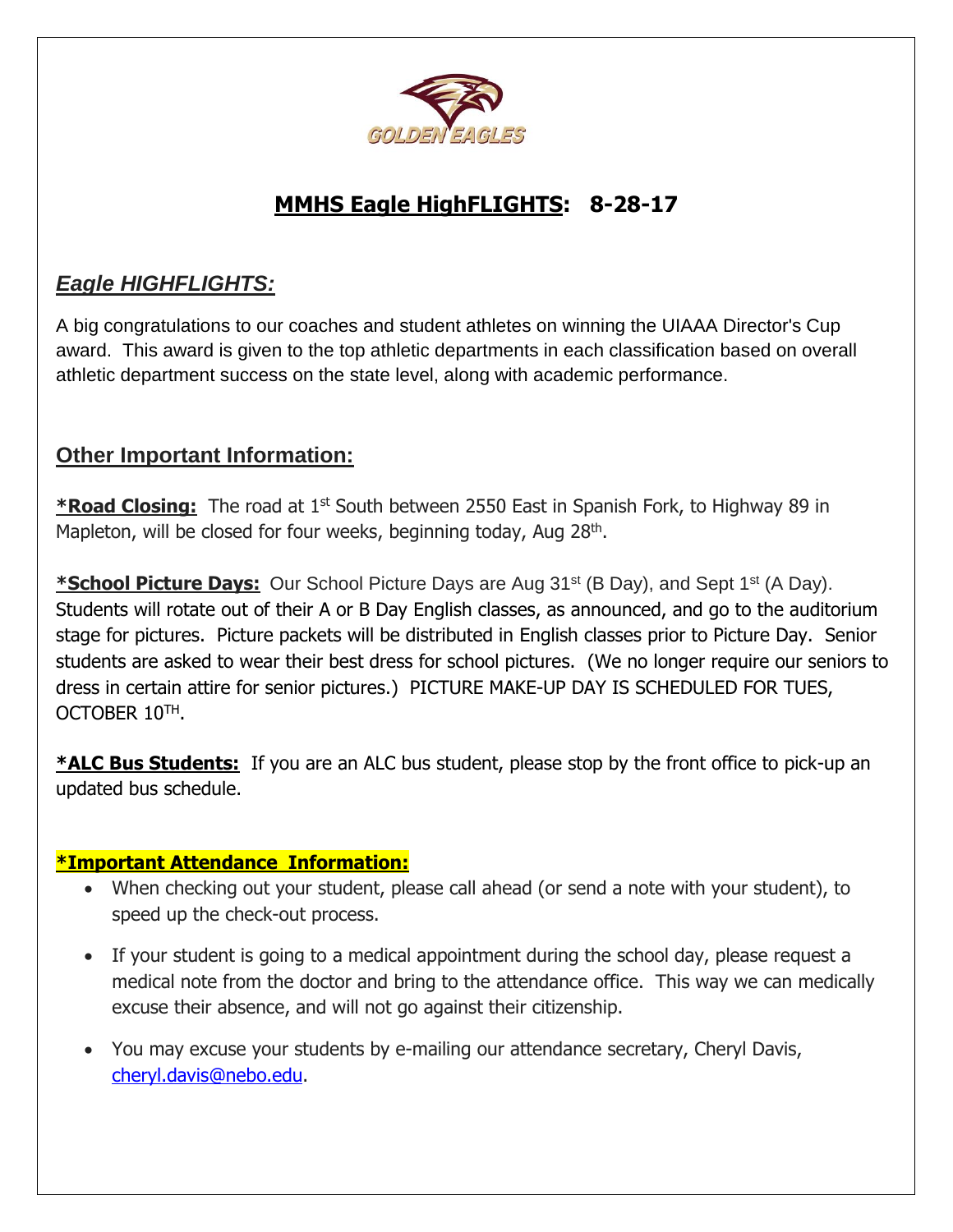- Tardies: Parents are allowed to excuse  $1<sup>st</sup>$  and  $3<sup>rd</sup>$  period tardies ONLY. Parents may not excuse students for 2<sup>nd</sup> and 4<sup>th</sup> period tardies. Students have the responsibility of getting to class on time between classes. Parents may excuse a total of FIVE tardies per term.
- You may also excuse your student by leaving a voicemail with Mrs. Davis, on her attendance line, at any time, not just during school hours.
- If your student was marked absent or tardy, and you feel it is in error, please have your student visit with the teacher in that class to have that absence/tardy removed.
- If students have problems with their attendance, they will receive an NC Notice every Wednesday. Please have your student follow through with you when they received these notices, and have you call to get these absences excused.
- Anytime a parent excuses an absence or you wonder if an NC was cleared, just pull up your student's SIS Student Summary and check their citizenship grade. If there is an "S" listed, then everything is clear. If there is an "NC" listed, there is a problem, so just click on the "NC" and you can view attendance struggles for that class, then you can call and excuse.
- Remember that once you have excused an absence, it takes 24-hours for SIS to update. Unless you need to check-out your student immediately, you may leave a message to excuse your student's absence. Our attendance secretary checks her voicemails throughout the day and can take care of your requests promptly.
- If your student has NC's from previous years, especially senior students, these NC's need to be cleared as soon as possible so as not to affect their walking at graduation.

**\*Parking Passes:** Students need to pick-up their parking passes this week and next week (before school, during lunch, and after school), in the Security Office (located in the main office). Please be reminded that this is a two-step process: pay your \$10 to the finance office, AND complete the online registration form by going to mmhs.nebo.edu. On the right-hand side of the web page under Quick Links, click on "parking permits," then complete the form and submit. Citations will be issued beginning September 18<sup>th</sup>.

**\*Driver's Ed Information:** The September Driver Education class will start this **Thursday, August 31st** . For those enrolled, we will start at 7:00 PM in the MMHS auditorium. This is the parent meeting. Students are required to attend and it is strongly recommended that at least one parent come. The meeting will last until about 8:15 PM. This will be the first class. The remaining classes will be from Friday, September 1<sup>st</sup> until Wednesday, September  $27<sup>th</sup>$ . Class will not be held on September  $4<sup>th</sup>$  or  $18<sup>th</sup>$ . If a student cannot attend the parent meeting, please email  $eric.hyer@nebo.edu$  right away to work out other arrangements.

Zero Fatalities: The Zero Fatalities group from Salt Lake City will be here for their monthly presentation to the driver education students. This presentation is required for students, but is open to the general public.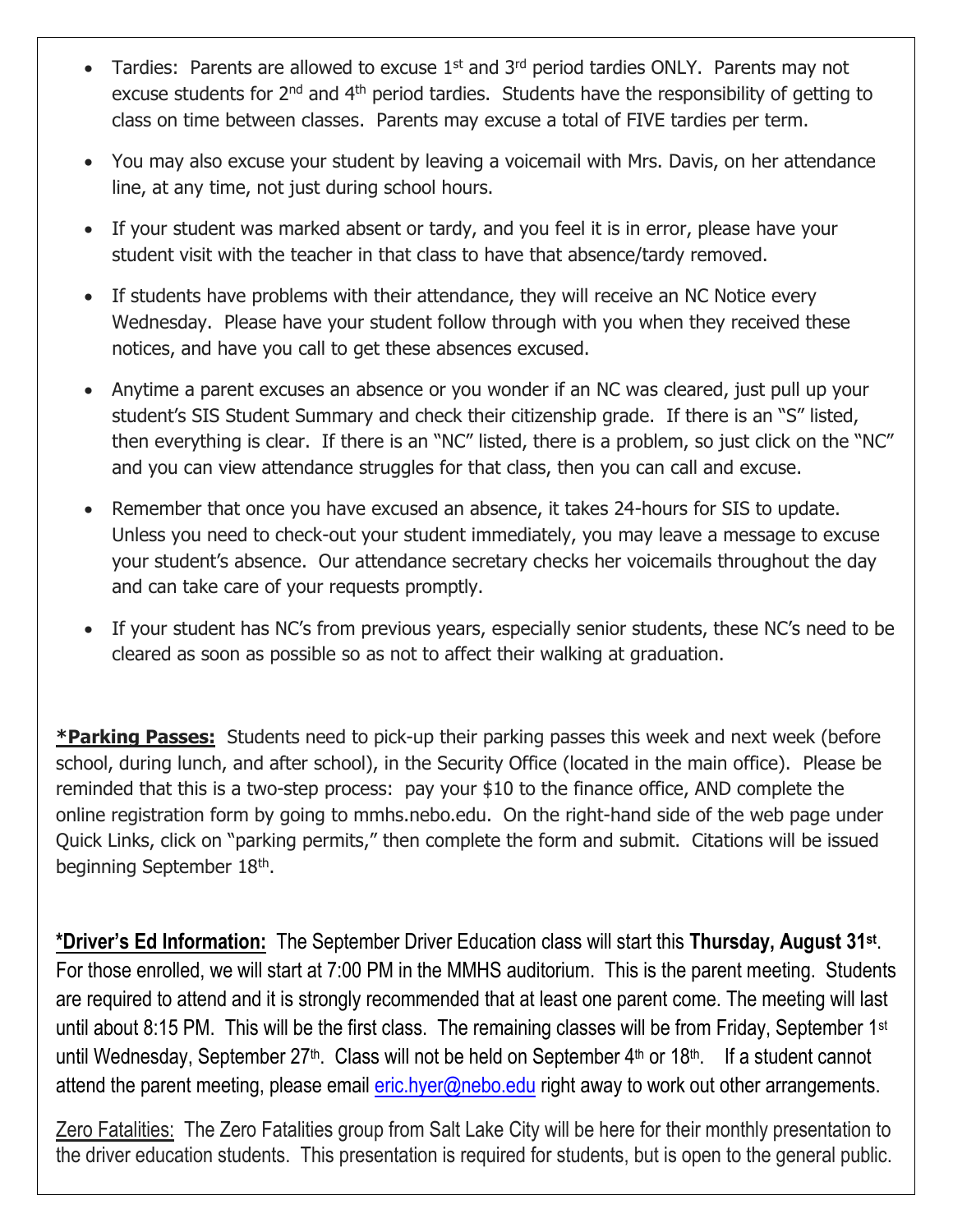Anyone is welcome to attend. It is a great presentation that adults and teens can benefit from attending. It will be held on Thursday, August 31st in the MMHS auditorium. It begins at 7:00 PM and will end about 8:15.

**\*MMHS Lunch Dept:** Student lunch workers needed! Our school lunch staff are in need of students who would like to help for the first 15 minutes of lunch each day. Student workers will receive free lunch and extra yummy food! Please contact our lunch staff in the cafeteria if you are interested.

#### **Upcoming School Events for August 28 – September 9:**

\*Aug 28 A Day Golf Region Meet @ Soldier Hollow

\*Aug 29

B Day Cross Country Pre-region Meet @ Timpanogos Boys' Golf @ Soldier Hollow Soccer @ Wasatch Volleyball vs Lehi @ MMHS (Pre-season game) Shakespeare Auditions in drama room (2:30-5:30pm)

\*Aug 30 A Day Shakespeare Auditions in drama room (2:30-5:30pm)

\*Aug 31 B Day SCHOOL PICTURE DAY – Students will rotate out of their "B" Day English classes, as announced, and go to the auditorium stage for pictures. (Picture packets will be distributed in English classes prior to Picture Day.)

Shakespeare Auditions (2:30-5:30pm) Girls' Tennis vs Skyridge @ MMHS JV & Soph Football @ SFHS (Pre-season game) Soccer @ Timpanogos Driver Ed Parent Mtg @ 6:30pm in auditorium

\*Sept 1

A Day

SCHOOL PICTURE DAY -- Students will rotate out of their "A" Day English classes, as announced, and go to the auditorium stage for pictures. (Picture packets will be distributed in English classes prior to Picture Day.)

Volleyball Soph/JV Tournament @ Mtn View Football vs SFHS @ MMHS (Pre-season game)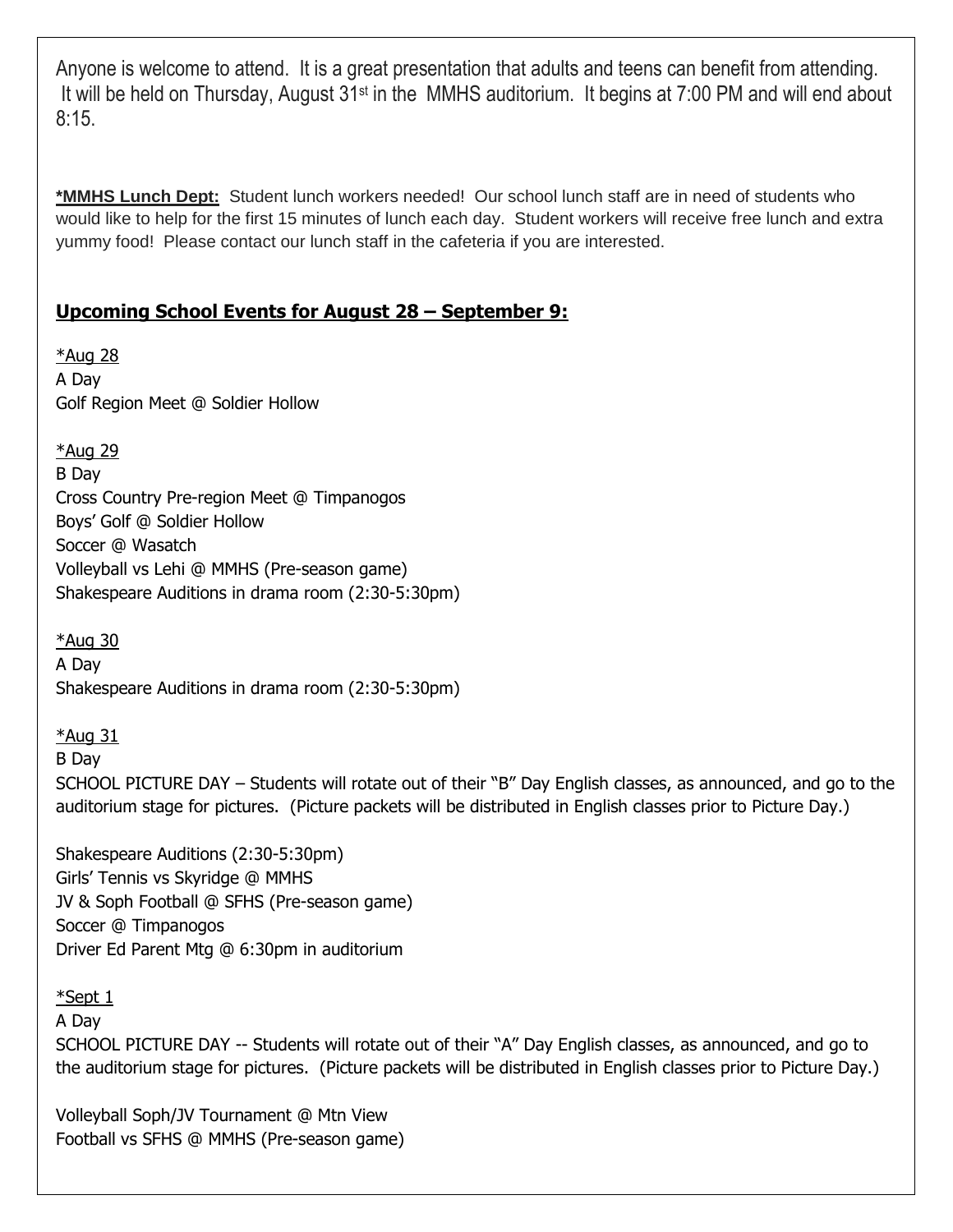| *Sept 2<br>Cross Country Utah County Invite @ Lakeside Sports Park, Vineyard                                                                                                                                                                                                                                                                                                 |
|------------------------------------------------------------------------------------------------------------------------------------------------------------------------------------------------------------------------------------------------------------------------------------------------------------------------------------------------------------------------------|
| *Sept 4<br>SCHOOL CLOSED - Labor Day                                                                                                                                                                                                                                                                                                                                         |
| *Sept 5 HOMECOMING WEEK<br>B Day<br>Music Fest @ 7pm on grass area by tennis courts<br>School Musical Auditions in Drama Room (2:30pm)<br>Girls' Tennis @ SHS                                                                                                                                                                                                                |
| *Sept 6<br>A Day<br>PTSC Board Mtg @ 10am<br>School Musical Auditions in Drama Room (2:30pm)<br>Volleyball vs Murray @ MMHS (Pre-season game)<br>Boys' Golf @ Sleepy Ridge<br>Water Games @ 3pm on field by green house and tennis courts<br>Powder Puff Football @ 7pm                                                                                                      |
| *Sept 7<br>B Day<br>School Musical Auditions in Drama Room (2:30pm)<br>Girls' Tennis vs Wasatch @ MMHS (3:30pm)<br>JV & Soph Football @ SHHS (Pre-season game)<br>Soccer vs SHS @ MMHS<br>Drive-in Movie @ 8pm on driving range                                                                                                                                              |
| *Sept 8<br>A Day<br>HOMECOMING ASSEMBLY (Assembly bell schedule listed below)<br>School Musical Auditions in Drama Room (2:30pm)<br>Cross Country Murray Invite @ Murray City Park<br>Volleyball Varsity Tournament @ Lehi (Sept 8 & 9)<br>Student Tailgate Party and Car Bash for Homecoming @ 5pm in west parking lot<br>Varsity Football vs SHHS @ MMHS - Homecoming Game |
| <u>*Sept 9</u><br>Homecoming Dance in aux gym @ 8pm<br>Volleyball Varsity Tournament @ Lehi                                                                                                                                                                                                                                                                                  |